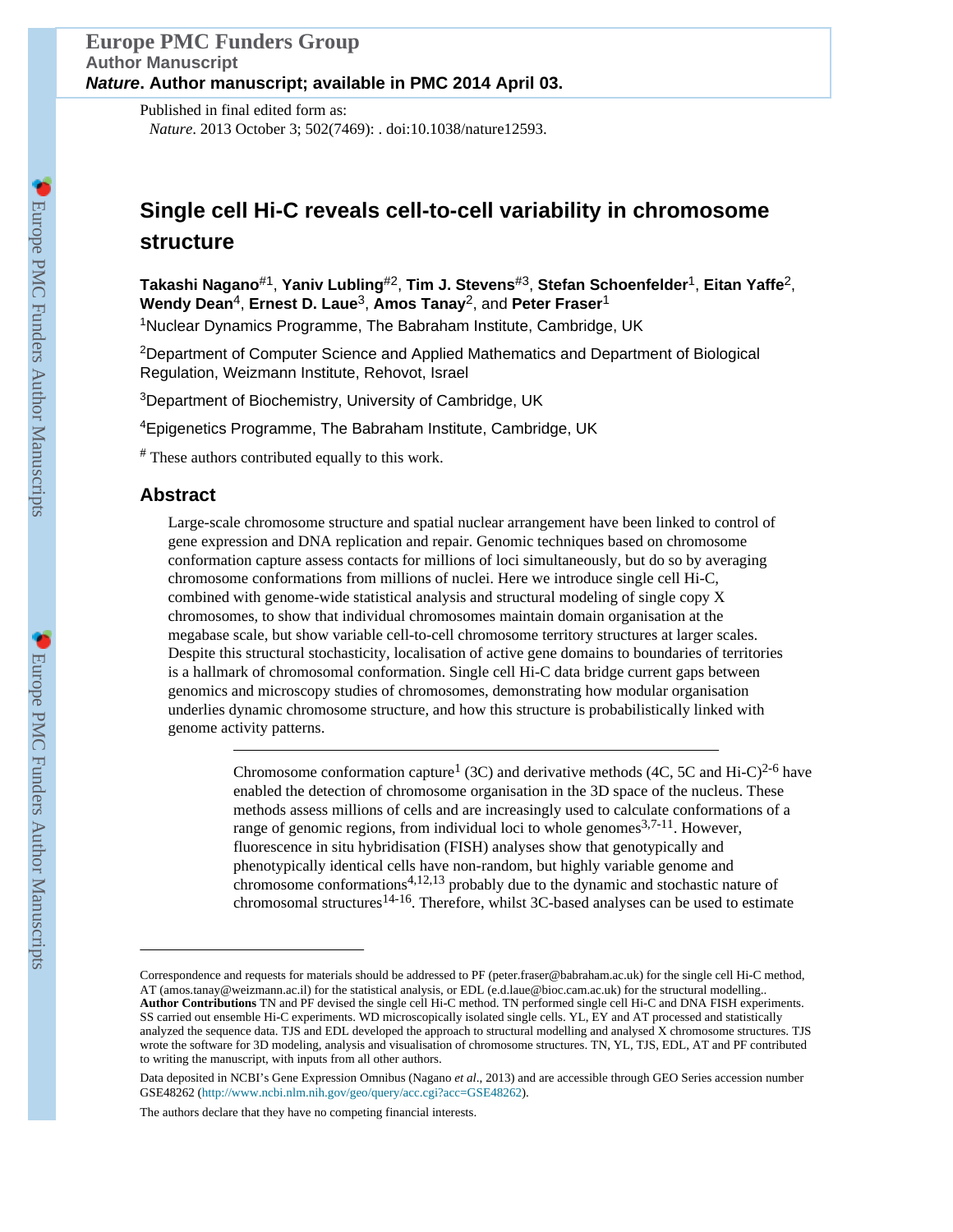an average conformation, it cannot be assumed to represent one simple and recurrent chromosomal structure. To move from probabilistic chromosome conformations averaged from millions of cells towards determination of chromosome and genome structure in individual cells, we developed single cell Hi-C, which has the power to detect thousands of simultaneous chromatin contacts in a single cell.

## **Single cell Hi-C**

We modified the conventional or "ensemble" Hi-C protocol<sup>3</sup> to create a method to determine the contacts in an individual nucleus (Fig. 1a, Supplementary Information). We used male, mouse, spleenic CD4+ T cells, differentiated *in vitro* to T helper (Th1) cells to produce a population of cells  $(>95\% \text{ CD4}^+)$ , of which 69% have 2n genome content, reflecting mature cell withdrawal from the cell cycle. Chromatin cross-linking, restriction enzyme (Bgl II or Dpn II) digestion, biotin fill-in and ligation were performed in nuclei (Fig. 1a and Extended Data Fig. 1a) as opposed to ensemble Hi-C where ligation is performed after nuclear lysis and dilution of chromatin complexes<sup>3</sup>. We then selected individual nuclei under the microscope, placed them in individual tubes, reversed cross-links, and purified biotinylated Hi-C ligation junctions on streptavidin-coated beads. The captured ligation junctions were then digested with a second restiction enzyme (Alu I) to fragment the DNA, and ligated to customized Illumina adapters with unique 3 bp identification tags. Single cell Hi-C libraries were then PCR amplified, size selected and characterized by multiplexed, paired-end sequencing.

De-multiplexed single cell Hi-C libraries were next filtered thoroughly to systematically remove several sources of noise (Extended Data Fig. 1b-f, Supplementary Information). Hi-C in male diploid cells can theoretically give rise to at most two ligation products per autosomal restriction fragment end, and one product per fragment end from the single X chromosome. Using Bgl II, the total number of distinct mappable fragment-end pairs per single cell cannot therefore exceed 1,201,870 (Extended Data Fig. 1g, Supplementary Information). In practice, deep sequencing of the single cell Hi-C libraries demonstrated that following stringent filtering our current scheme allows recovery of up to 2.5% of this theoretical potential, and has identified at least 1000 distinct Hi-C pairings in half (37/74) of the cells. Deep sequencing confirmed saturation of the libraries' complexity, and allowed elimination of spurious flow cell read pairings and additional biases (Extended Data Tables 1-3). Based on additional quality metrics we selected ten single cell datasets, containing 11,159-30,671 distinct fragment-end pairs for subsequent in-depth analysis (Extended Data Fig. 1h-l). Visualization of the single cell maps suggested that despite their inherent sparseness, they clearly reflect hallmarks of chromosomal organization, including frequent *cis*-contacts along the matrix diagonal and notably, highly clustered *trans*-chromosomal contacts between specific chromosomes (Fig. 1b).

## **Single cell and ensemble Hi-C similarity**

We used the same population of CD4<sup>+</sup> Th1 cells to generate an ensemble Hi-C library. Sequencing and analysis<sup>17</sup> of 190 million read pairs produced a contact map representing the mean contact enrichments within approximately 10 million nuclei. The probability of observing a contact between two chromosomal elements decays with linear distance following a power law regime for distances larger than  $100 \text{ kb}^{3,18}$ . We found similar regimes for the ensemble, individual cells and a pool of 60 single cells (Fig. 1c). Moreover, after normalizing the matrices given this canonical trend, comparison of intra-chromosomal interaction intensities for the pool and ensemble, by global correlation analysis of contact enrichment values at 1 Mb resolution generates a highly significant correspondence (Fig. 1d). This is emphasized by the high similarity observed in comparisons of individual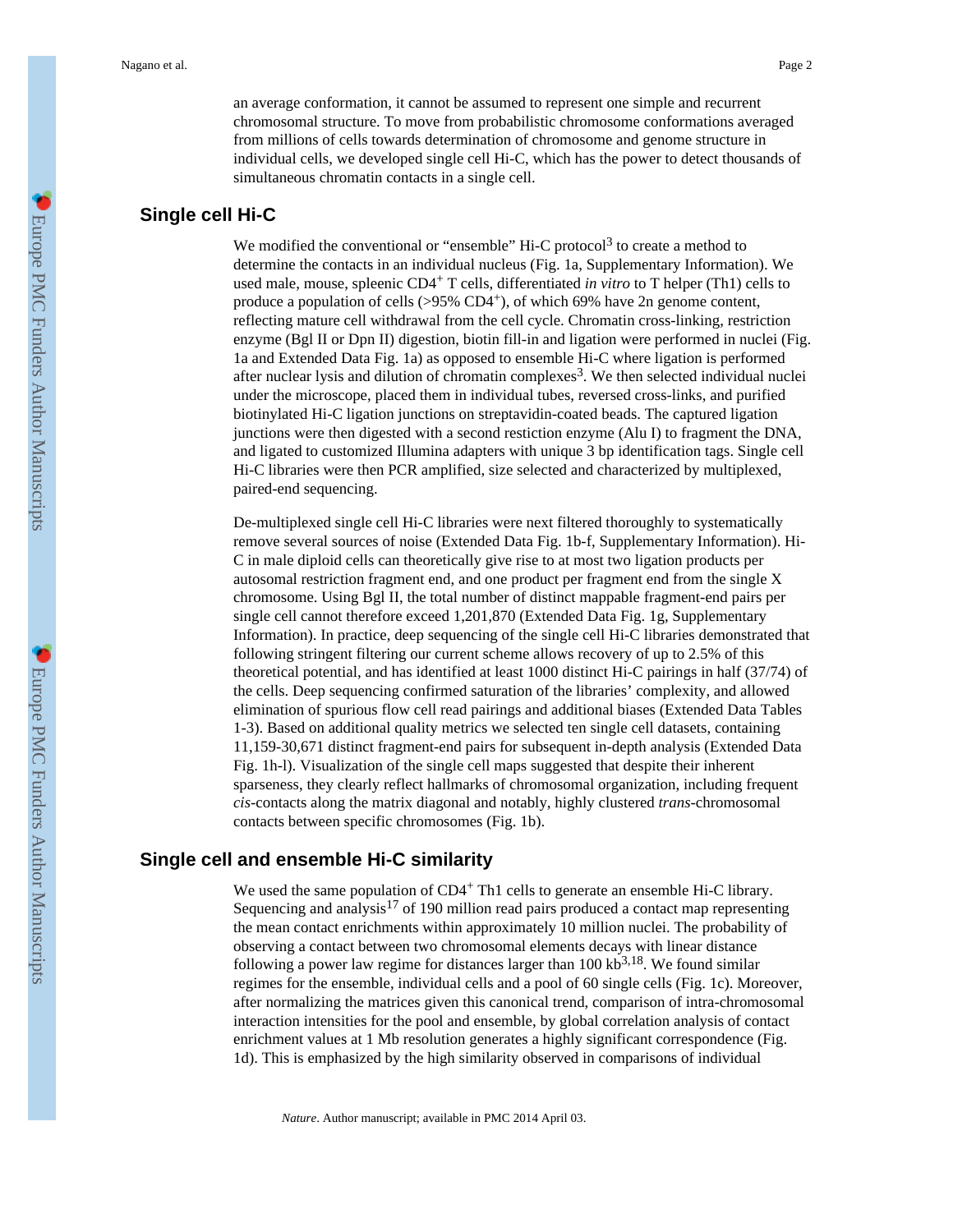chromosomes from ensemble and pooled Hi-C maps (Fig. 1e). In summary, despite different experimental procedures and sparse nature of the single cell matrices, the pooled matrix retains the most prominent properties of the ensemble map, confirming the validity of the approach and prompting us to further explore the similarities and differences among the individual cell chromosomal conformations.

#### **Intra- and inter-domain contacts**

A key architectural feature of ensemble Hi-C datasets is their topological domain structure<sup>18-20</sup>. As expected 1403 domains were identified in the Th1 cell ensemble Hi-C map18 (Supplementary Information Table 1, and Supplementary Information). We used the ensemble domains to ask whether the same domain structure can be observed at the single cell level. Visual inspection of the domain structure overlaid on individual intrachromosomal contact maps (Fig. 2a), and global statistical analysis of the ratios between intra- and inter-domain contact intensities in individual cells (approximately 2-fold enrichment on scales of 100 Kb to 1 Mb, Fig. 2b and Extended Data Fig. 2a), both supported the idea that domains are observed consistently in the single cell maps. To test whether domain structures are variable between individual cells, we estimated the distributions of intra-domain contact enrichments across cells and compared it to the distributions derived from reshuffled maps. We reasoned that cell-to-cell variation in intra-domain contact intensities would result in an increase of the variance of this distribution compared to the expected variance resulting from sampling contacts in uniformly (shuffled) intra-domain contacts. The data however (Fig. 2c), showed that the distributions for the intra-domain enrichments in real cells are not more varied than expected (Kolmogorov-Smirnov  $p < 0.52$ ). A similar observation was derived by comparison of the correlations between intra-domain contact enrichments for pairs of real and pairs of reshuffled maps (Extended Data Fig. 2b). While this analysis cannot quantify variability in the high-resolution internal structure of domains, the data suggests that domain intactness is generally conserved at the single cell level.

Visual comparison of whole chromosome contact maps (Fig. 2d) suggested that unlike intradomain interactions, inter-domain contacts within single cell chromosomes are structured non-uniformly. The maps showed large-scale structures as indicated, for example, by specific insulation points separating chromosomes into two or more mega-domains in a cellspecific fashion. To rule out the possibility that this can be explained by sparse sampling of contacts in each single cell map we again used reshuffled controls. In each map (real or randomized) we quantified the frequency of loci that strongly polarize the matrix into two weakly connected submatrices (using an insulation score; Supplementary Methods). We confirmed that single cell maps indeed show many more such loci than reshuffled maps (Fig. 2e and Extended Data Fig. 2c). The reshuffled controls made by mixing contacts from different single cell maps, are in fact similar to sparse versions of the ensemble map, which do not show specific structure at the intra-domain level. Along similar lines, the correlation in contact intensities between domains on the same chromosome in pairs of single cell maps is lower compared to reshuffled controls (Fig 2f). Taken together, these data show that domains form a robust and recurrent conformational basis that is evident in each of the single cells. However, inter-domain contacts are highly variable between individual cells, suggesting large-scale differences in higher-order chromosome folding that are obscured in ensemble maps, averaged over millions of such structures<sup>21</sup>.

## **3D structural modeling of X chromosomes**

To determine whether the single cell Hi-C data is consistent with unique chromosome conformations we developed a modeling approach to reconstruct the conformations of the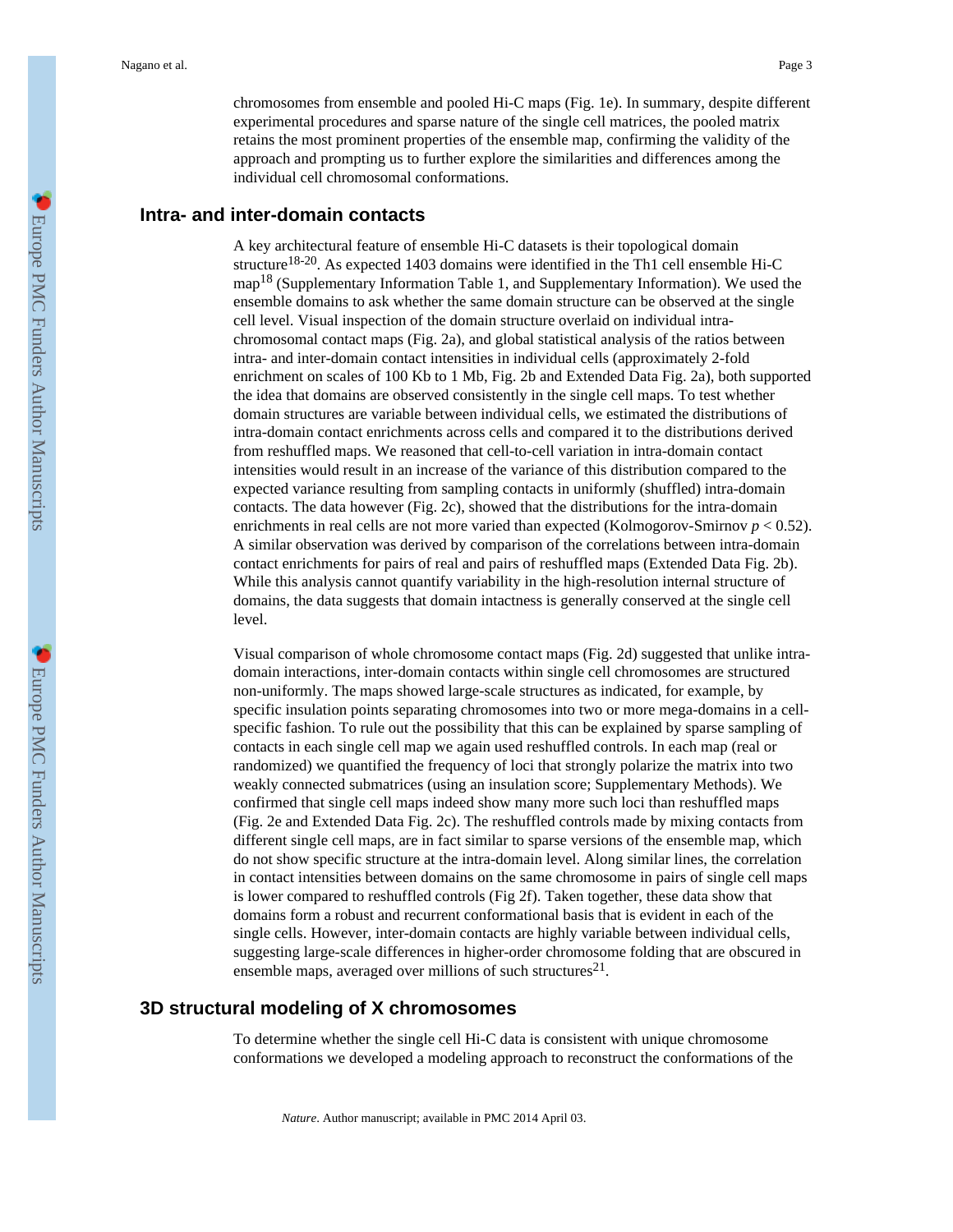single-copy, male X chromosome. We used intra-chromosomal contacts as distance restraints and calculated structural models using a simulated annealing protocol to condense a particle-on-a-string representation of individual chromosomes from random initial conformations (Supplementary Information), to produce both fine-scale and low-resolution models, with backbone particles representing either 50 or 500 kb of the chromosome, respectively. For fine-scale calculations, each intra-chromosomal contact restrained its precise position on the chromosome, while low-resolution calculations combined contacts into larger bins. Tests of our simulation protocol demonstrated that restraint density was the most important parameter for modeling (Extended Data Fig. 3a, b). Hence, from the ten high-quality single cell datasets, we selected six with the largest numbers of intrachromosomal X contacts, plus one with a lower number of contacts (cell-9) for contrast.

Repeat calculations starting from random positions generated 200 X chromosome models for each cell at both scales. The fine-scale models displayed very low numbers of restraint violations (Extended Data Fig. 3c). We introduced an estimated average unit DNA distance length<sup>22</sup> to approximate packaging of chromatin fibers ( $\sim$ 0.15  $\mu$ m/50 kb) (Supplementary Information). This resulted in models with a mean X chromosome territory diameter of 4.3 μm (range 3.3-5.9 μm), in good agreement with X chromosome paint FISH in Th1 cells (Fig. 3a; mean diameter  $3.7 \mu m$ ) and chromosome territory sizes in live cells<sup>23</sup>. We confirmed that the restrained points in a single cell are indeed close in the structures calculated from them (Extended Data Fig. 3c, d). Interestingly, the single cell distance matrix demonstrates how the network of contacts in a model imparts further structural information beyond the directly observed contacts (Extended Data Fig. 3d).

Comparison of the low-resolution models demonstrated convergence toward a single conformation for each single cell dataset (Fig. 3b and Extended Data Fig. 3e). For fine-scale models, hierarchical clustering revealed 4-5 that were most representative of the data (Fig. 3c). In all cases models from a single cell were significantly more similar to each other than to models from different cells. (Extended Data Fig. 4a, b).

Highlighting four regions of the X chromosome showed large-scale conformational differences between cells (Fig. 3d), supporting the finding of highly variable inter-domain contacts. Models created by shuffling Hi-C contacts, or combining contacts from two cells resulted in structures smaller and more compact than observed chromosome territories (Extended Data Fig. 4c, d) with many restraints stretched toward or exceeding their upper bounds (Extended Data Fig. 3c). These results reaffirm that the variation in single cell contacts is not the result of partial sampling of a single underlying structure.

We next asked whether despite their cell-to-cell variability, X chromosome structures share common folding properties that could be tested in real cells. One such important property, which is often consistent within a cell population, and with multiple potential functional implications, is localisation within the chromosomal territory relative to its surface. To predict loci with consistent positions within their chromosome territory we calculated the structural density along the X chromosome (Supplementary Information) and identified regions with consistently high or low structural density (Fig. 3e). We chose five such regions (P1-P5) with predicted positions near the surface (P1, P2, P5; low structural density) or inside (P3, P4; high structural density) the model X chromosome territories using the 1200 models from the six cells (Extended Data Fig. 4e). We then performed double label DNA FISH with X chromosome paints and P1-P5 BAC probes (Fig. 3f) to directly test these predictions. The distances between DNA FISH signals and edge of the chromosome territory in over one hundred Th1 cells showed that probes P1, P2 and P5 were indeed found predominantly outside or toward the edge of the chromosome territory, whereas signals for probes P3 and P4 were found at internal positions (Fig. 3g). These data show that despite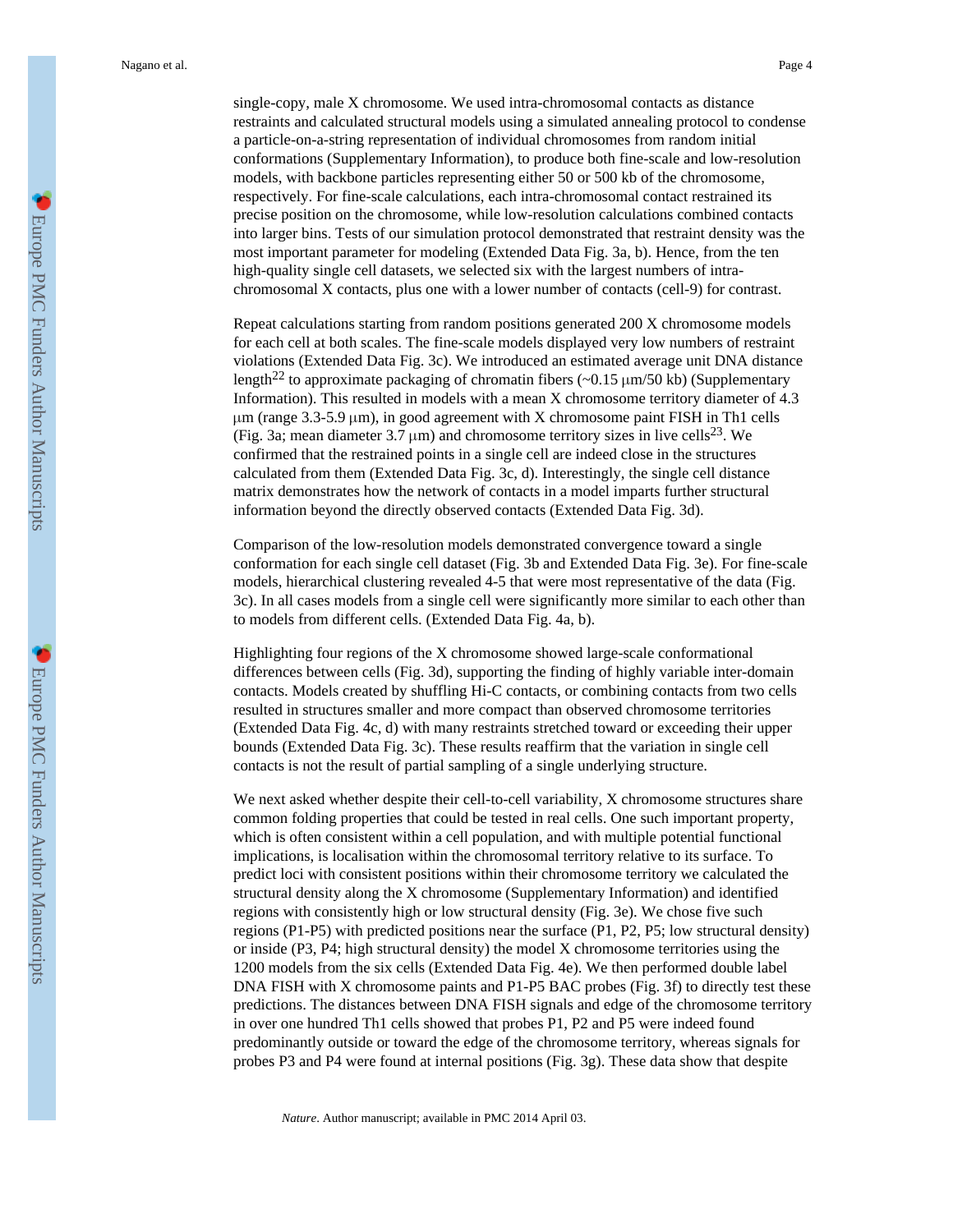highly variable inter-domain structure of the X chromosomal territory, some of its key organisational properties are robustly observed across the cell population.

# **Domains at the interface**

Overlaying data from *trans*-chromosomal contacts on the X chromosome models demonstrates that *trans*-chromosomal contacting regions are strongly enriched toward the inferred surface of the models (Fig. 3h), providing further validation. These observations prompted us to further explore the structural characteristics of interfaces between chromosomal territories, and the relationships between such interfaces and the domain structure of the territory itself. We found that *trans*-chromosomal contact enrichments of domains vary across cells (Fig. 4a), showing a significant difference between the mean contact enrichment per domain in the real and reshuffled maps (*p* < 1.2e-9, Kolmogorov-Smirnov test). The higher variance of the distribution for the real data suggests some domains are more likely to contact elements on other chromosomes. Previous work has suggested that active genomic regions on the sub-domain scale often loop out of their chromosome territories<sup>24</sup>, which might imply less defined local domain structures and disassociation from their chromosome territory. However, our analysis shows that *trans*contacting domains retain domain organisation, as demonstrated by the intra-domain contact probabilities within them (Fig. 4b and Extended Data Fig. 5a, b). On the other hand, *trans*contacting domains show slightly reduced contact intensity to other domains on the same chromosome (Fig. 4c and Extended Data Fig. 5c, d), consistent with localisation on the interfaces of their territories rather than dissociation from them.

Analyses of ensemble Hi-C data have previously shown that active marks correlate with enrichment of *trans*-chromosomal contacts<sup>3,17</sup>. Using the single cell maps combined with annotation of domains based on their enrichment for histone H3 lysine 4 tri-methylation  $(H3K4me3)$  hotspots<sup>25</sup> (Fig. 4d), we tested whether this correlation is the result of low frequency re-localisation of active domains to other chromosome territories (looping out), or from frequent localisation of active domains on territory interfaces. As shown in Fig. 4e, domains with high *trans*- to *cis*-chromosomal contact ratios (excluding intra-domain) are highly correlated with H3K4me3 enrichment in all cells. However, the data show that domains (including active ones) retain their association with the territory in almost all cases. Very few domains with strong *trans*-contacts were found to lack association with their own territory (i.e., upper left points in graphs in Fig. 4e). Some of this lack of perfect territory relocalisation can be explained by having two copies of each autosomal domain, but the overall reduction with territory association for *trans*-contacting domains is much smaller than the 50% expected by this explanation (reduction estimated at 15-20% and 10% for contacts across 1-5 Mb and 10 Mb, respectively, Fig. 4c). Comparison of active domain localization shows that different active domains are highly *trans*-contacting in each cell (Extended Data Fig. 5e). Together, these data show that preferential localisation of active domains to territory interfaces is a hallmark of chromosome organisation in all cells. Active domains maintain their intra-domain organisation, and only partially lose intra-chromosomal contacts with other domains. Our data are consistent with the concept that chromosomal territories are maintained robustly despite the *trans*-chromosomal contacts between active domains.

Interestingly, domains associated with Lamin-B $1^{26}$ , which are thought to be primarily inactive regions, are also found toward the surface of the models (Fig. 3h). However, these domains are highly anti-correlated with H3K4me3 domains (Spearman's correlation = −0.73) and typically depleted of *trans*-chromosomal contacts (Extended Data Fig. 5f-i). Superposition of H3K4me3, Lamin-B1 enriched domains and *trans*-chromosomal contacts on the X chromosome models illustrates spatial partitioning of the active, *trans*-contacting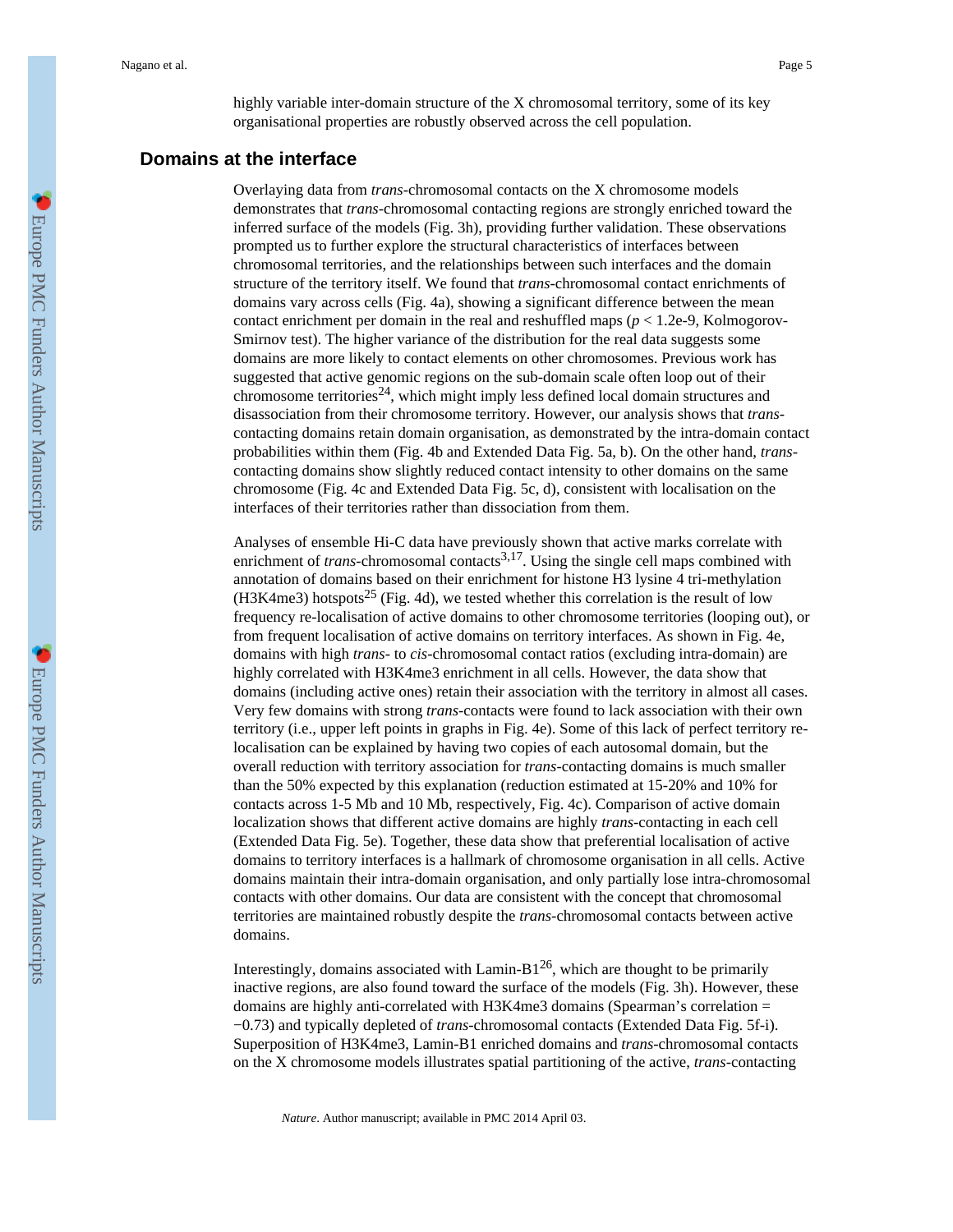regions from those that are Lamin-associated, although both types of domains tend toward the surface of the chromosome territory, supporting the above descriptions of differential positioning of domains (Extended Data Fig. 5j and Supplementary Videos 1 and 2).

Ensemble Hi-C maps generate a highly complex view of chromosomal contacts, including low intensity contacts between all possible chromosomal pairings<sup>3,8,17,19</sup>. In contrast, years of single cell analyses by microscopy have suggested that individual cells have much simpler and discrete chromosome structures involving a limited number of interfaces between spatially constrained chromosomal territories<sup>27,28</sup>. Our single cell maps bridge the gap between the genomic and imaging techniques, showing cell-specific clusters of *trans*chromosomal contacts associating some pairs of chromosomes, and a lack of contacts between other chromosome pairs (Fig. 5a, blue). Such organisation is completely lacking in reshuffled maps (Fig. 5a, red) confirming it is not a consequence of sparse contact sampling (Extended Data Fig. 6a, b). *Trans*-chromosomal contact clusters bring pairs of domains together, as shown by comparing the enrichment in *trans*-contacts between pairs of elements connecting the same two domains and pairs connecting one domain with two different domains (Fig. 5b). Such synergistic contacting preferentially brings together pairs of active domains, with interaction between active and inactive domains being underrepresented (Fig. 5c and Extended Data Fig. 6c). Although inactive domains are depleted as a group from *trans*-chromosomal interactions (Fig. 4e), inactive domains that engage in *trans*-contacts are more likely to interact with other inactive domains. Interestingly, analysis of interacting pairs of domains suggests that the number of chromosomes contacted by each chromosome is relatively constant (less than 30% difference) despite the >3-fold change in chromosome size, the total number of *trans*-chromosomal contacts in the map, or a number of other factors (Fig. 5d and Extended Data Fig. 7a-e). We note that even though the total number of chromosome-chromosome interfaces per single cell is bounded, the detailed interface between chromosome pairs can involve multiple domain-domain contacts reflecting higher order organization (Extended Data Fig. 7f).

Overall, these results indicate that each chromosome contacts a discrete and fairly constant number of other chromosomes in a single cell, with little dependency on the chromosome size. At the single cell level both the microscopic and genomic observations therefore indicate highly defined territory structures, which can be hypothesised to harbor much of the chromosome within the territory, and expose a limited, relatively constant surface area engaged in chromosome-to-chromosome interfaces. Since these interfaces are highly variable among different cells, their averaging by ensemble Hi-C contributes toward the relatively uniform *trans*-chromosomal contact matrices previously reported.

We have presented a new experimental strategy to create Hi-C contact maps from single cells. The approach allows for characterization of thousands of simultaneous contacts occurring in individual cells, and provides unique insights into Hi-C technology and 3D chromosomal architecture (Supplementary Videos 3 and 4). Single cell contact maps reflect conservation of domain structure that was recently characterized<sup>18-20</sup>, but show that interdomain and *trans*-chromosomal contact structure is highly variable between individual cells. Genome-wide statistical analysis and reconstruction of the single copy X chromosome models gave us the opportunity to quantify key features of chromosomal architecture. For example, active domains tend to locate on the boundaries of their chromosomal territories in the majority of nuclei, while maintaining associations with other domains on the same chromosome. Our results do not exclude chromosome territory intermingling<sup>29</sup>, but argue against domains becoming completely immersed in other territories. Coupled with previous observations of small and large-scale chromatin mobility $30-32$  a highly dynamic view of chromosomal organization ermerges, where territories are continuously being remodeled,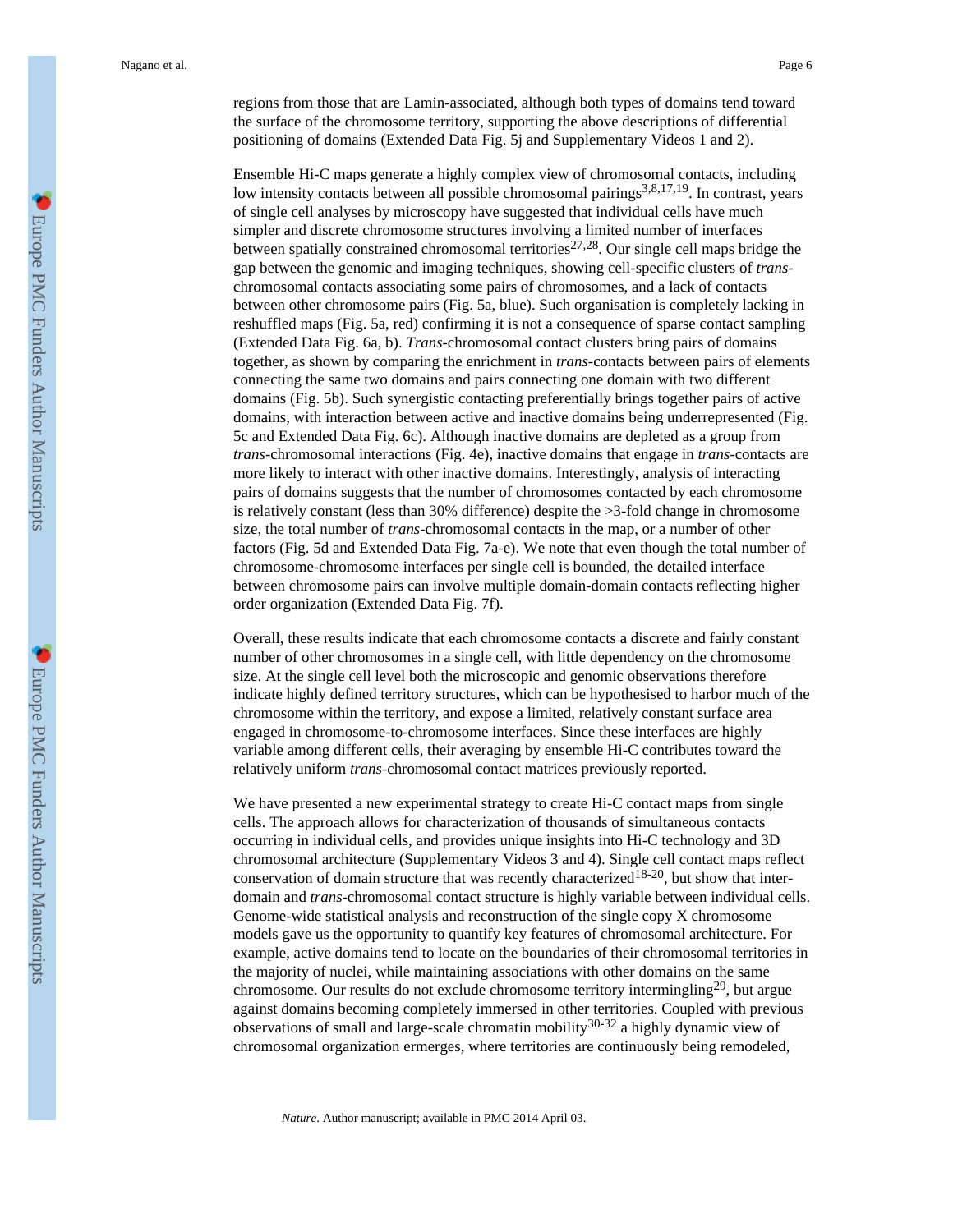while maintaining some key local (domain) and global (depth from surface) organisational features.

# **Online Methods**

Male Th1 cells were fixed and subjected to modified Hi-C, in which nuclei were maintained through restriction enzyme digestion, biotin fill-in labelling and ligation. Single nuclei were isolated and processed to prepare single cell Hi-C libraries for paired-end sequencing.

Sequences were mapped to the mouse genome, and abnormal read pairs were discarded. Read pairs that occurred only once (without duplication) in the library sequencing were removed. We chose 10 single cell datasets for further in-depth analyses based on several quality criteria (see Supplementary Information). To validate the single cell Hi-C procedure, we pooled the single cell Hi-C datasets and compared them to ensemble Hi-C dataset prepared from approximately 10 million cells essentially as described<sup>3</sup>. We created reshuffled datasets by randomly redistributing contacts of the analyzed single cells to create the same number of cells with the same number of contacts in each cell as a control to statistically analyse the variation among single cell datasets.

We reconstructed three-dimensional X chromosome structure models using restrained molecular dynamics calculations employing a simulated annealing protocol. A combination of unambiguous distance restraints from the X intra-chromosomal contacts in the single cell Hi-C dataset and anti-distance restraints between regions that were found not to contact each other in the ensemble Hi-C dataset was used. To assess the precision and accuracy of the structure generation process we used the protocol to generate synthetic Hilbert curve structures, and explored the impact of varying the number of restraints. For pair-wise comparison of the structures, we calculated the root-mean-square deviation (RMSD). To compare the X chromosome models to X chromosome structure *in vivo*, we selected five loci with consistently high or low structural density in the models, and compared distances between the loci and the X chromosome territory surface in cells (DNA FISH).

Full description of the methods can be found in the Supplementary Information.

## **Supplementary Material**

Refer to Web version on PubMed Central for supplementary material.

#### **Acknowledgments**

The authors thank I. Clay, S. Wingett, K. Tabbada, D. Bolland, S. Walker, S. Andrews, M. Spivakov, N. Cope, L. Harewood and W. Boucher for assistance. This work was supported by the Medical Research Council, the Biotechnology and Biological Sciences Research Council (to PF), the MODHEP project, the Israel Science Foundation (to AT) and the Wellcome Trust (to EDL).

## **References**

- 1. Dekker J, Rippe K, Dekker M, Kleckner N. Capturing chromosome conformation. Science. 2002; 295:1306–11. [PubMed: 11847345]
- 2. Dostie J, et al. Chromosome Conformation Capture Carbon Copy (5C): a massively parallel solution for mapping interactions between genomic elements. Genome Res. 2006; 16:1299–309. [PubMed: 16954542]
- 3. Lieberman-Aiden E, et al. Comprehensive mapping of long-range interactions reveals folding principles of the human genome. Science. 2009; 326:289–93. [PubMed: 19815776]
- 4. Schoenfelder S, et al. Preferential associations between co-regulated genes reveal a transcriptional interactome in erythroid cells. Nat Genet. 2010; 42:53–61. [PubMed: 20010836]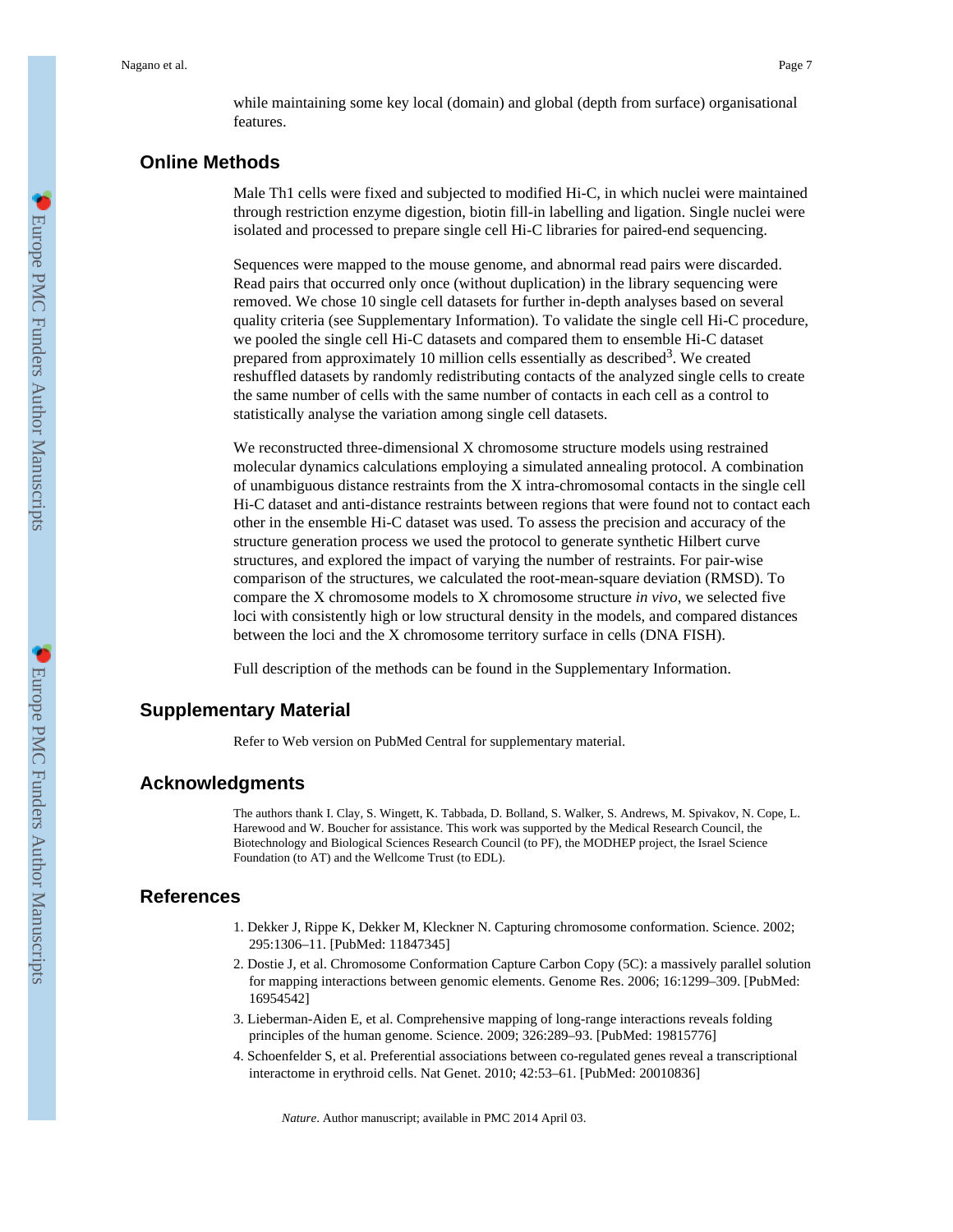- 5. Simonis M, et al. Nuclear organization of active and inactive chromatin domains uncovered by chromosome conformation capture-on-chip (4C). Nat Genet. 2006; 38:1348–54. [PubMed: 17033623]
- 6. Zhao Z, et al. Circular chromosome conformation capture (4C) uncovers extensive networks of epigenetically regulated intra- and interchromosomal interactions. Nat Genet. 2006; 38:1341–7. [PubMed: 17033624]
- 7. Duan Z, et al. A three-dimensional model of the yeast genome. Nature. 2010; 465:363–7. [PubMed: 20436457]
- 8. Kalhor R, Tjong H, Jayathilaka N, Alber F, Chen L. Genome architectures revealed by tethered chromosome conformation capture and population-based modeling. Nat Biotechnol. 2012; 30:90–8. [PubMed: 22198700]
- 9. Marti-Renom MA, Mirny LA. Bridging the resolution gap in structural modeling of 3D genome organization. PLoS Comput Biol. 2011; 7:e1002125. [PubMed: 21779160]
- 10. Tanizawa H, et al. Mapping of long-range associations throughout the fission yeast genome reveals global genome organization linked to transcriptional regulation. Nucleic Acids Res. 2010; 38:8164–77. [PubMed: 21030438]
- 11. van de Werken HJ, et al. Robust 4C-seq data analysis to screen for regulatory DNA interactions. Nat Methods. 2012; 9:969–72. [PubMed: 22961246]
- 12. Osborne CS, et al. Active genes dynamically colocalize to shared sites of ongoing transcription. Nat Genet. 2004; 36:1065–71. [PubMed: 15361872]
- 13. Rapkin LM, Anchel DR, Li R, Bazett-Jones DP. A view of the chromatin landscape. Micron. 2012; 43:150–8. [PubMed: 22172345]
- 14. Fraser P, Bickmore W. Nuclear organization of the genome and the potential for gene regulation. Nature. 2007; 447:413–7. [PubMed: 17522674]
- 15. Lanctot C, Cheutin T, Cremer M, Cavalli G, Cremer T. Dynamic genome architecture in the nuclear space: regulation of gene expression in three dimensions. Nat Rev Genet. 2007; 8:104–15. [PubMed: 17230197]
- 16. Osborne CS, et al. Myc dynamically and preferentially relocates to a transcription factory occupied by Igh. PLoS Biol. 2007; 5:e192. [PubMed: 17622196]
- 17. Yaffe E, Tanay A. Probabilistic modeling of Hi-C contact maps eliminates systematic biases to characterize global chromosomal architecture. Nat Genet. 2011; 43:1059–65. [PubMed: 22001755]
- 18. Sexton T, et al. Three-dimensional folding and functional organization principles of the Drosophila genome. Cell. 2012; 148:458–72. [PubMed: 22265598]
- 19. Dixon JR, et al. Topological domains in mammalian genomes identified by analysis of chromatin interactions. Nature. 2012; 485:376–80. [PubMed: 22495300]
- 20. Nora EP, et al. Spatial partitioning of the regulatory landscape of the X-inactivation centre. Nature. 2012; 485:381–5. [PubMed: 22495304]
- 21. Gibcus JH, Dekker J. The hierarchy of the 3D genome. Mol Cell. 2013; 49:773–82. [PubMed: 23473598]
- 22. Jhunjhunwala S, et al. The 3D structure of the immunoglobulin heavy-chain locus: implications for long-range genomic interactions. Cell. 2008; 133:265–79. [PubMed: 18423198]
- 23. Muller I, Boyle S, Singer RH, Bickmore WA, Chubb JR. Stable morphology, but dynamic internal reorganisation, of interphase human chromosomes in living cells. PLoS One. 2010; 5:e11560. [PubMed: 20644634]
- 24. Heard E, Bickmore W. The ins and outs of gene regulation and chromosome territory organisation. Curr Opin Cell Biol. 2007; 19:311–6. [PubMed: 17467967]
- 25. Deaton AM, et al. Cell type-specific DNA methylation at intragenic CpG islands in the immune system. Genome Res. 2011; 21:1074–86. [PubMed: 21628449]
- 26. Peric-Hupkes D, et al. Molecular maps of the reorganization of genome-nuclear lamina interactions during differentiation. Mol Cell. 2010; 38:603–13. [PubMed: 20513434]
- 27. Cremer T, Cremer C. Chromosome territories, nuclear architecture and gene regulation in mammalian cells. Nat Rev Genet. 2001; 2:292–301. [PubMed: 11283701]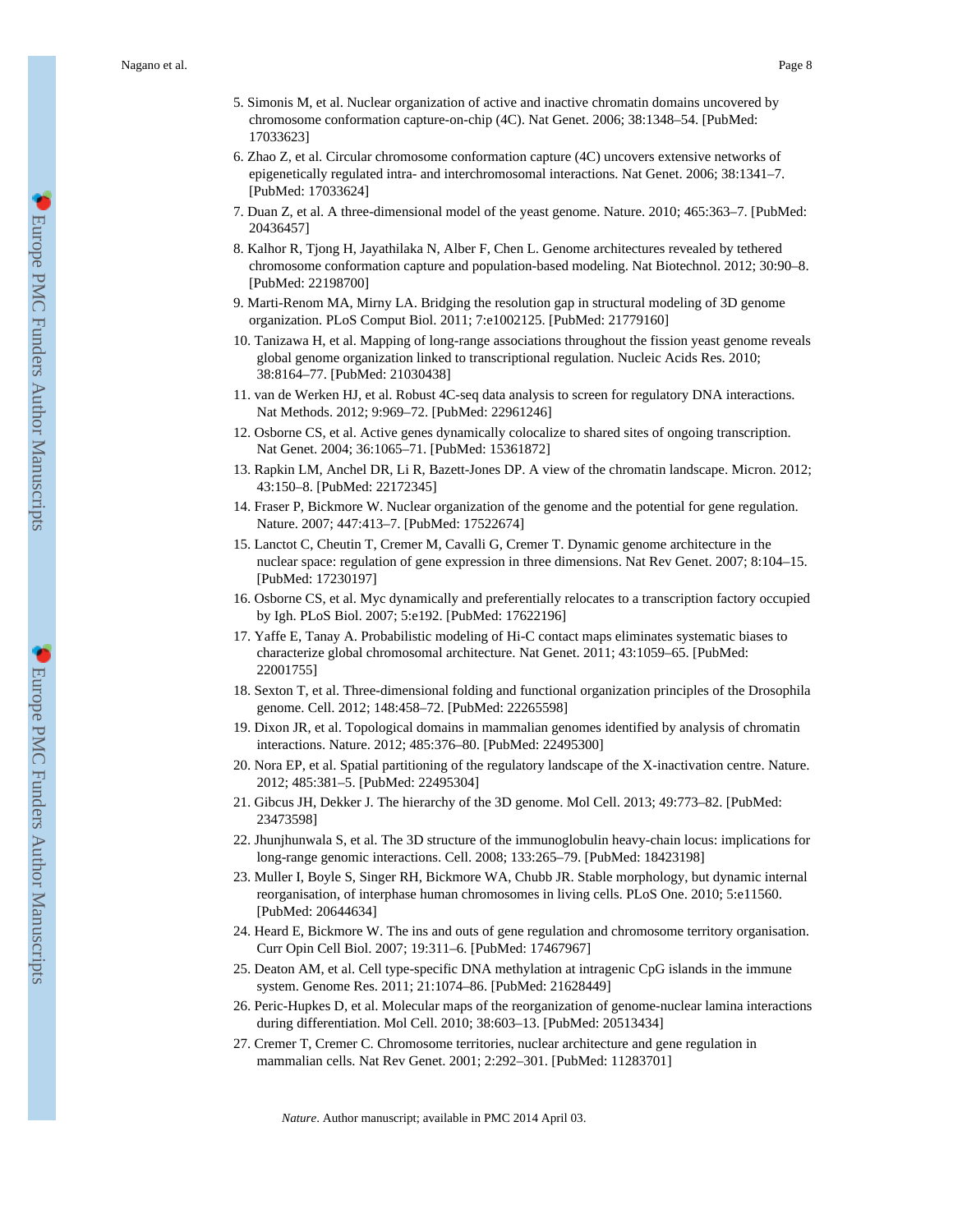- 28. Misteli T. Beyond the sequence: cellular organization of genome function. Cell. 2007; 128:787– 800. [PubMed: 17320514]
- 29. Branco MR, Pombo A. Intermingling of Chromosome Territories in Interphase Suggests Role in Translocations and Transcription-Dependent Associations. PLoS Biol. 2006; 4:e138. [PubMed: 16623600]
- 30. Chuang CH, et al. Long-range directional movement of an interphase chromosome site. Curr Biol. 2006; 16:825–31. [PubMed: 16631592]
- 31. Chubb JR, Boyle S, Perry P, Bickmore WA. Chromatin motion is constrained by association with nuclear compartments in human cells. Curr Biol. 2002; 12:439–45. [PubMed: 11909528]
- 32. Dundr M, et al. Actin-dependent intranuclear repositioning of an active gene locus in vivo. J Cell Biol. 2007; 179:1095–103. [PubMed: 18070915]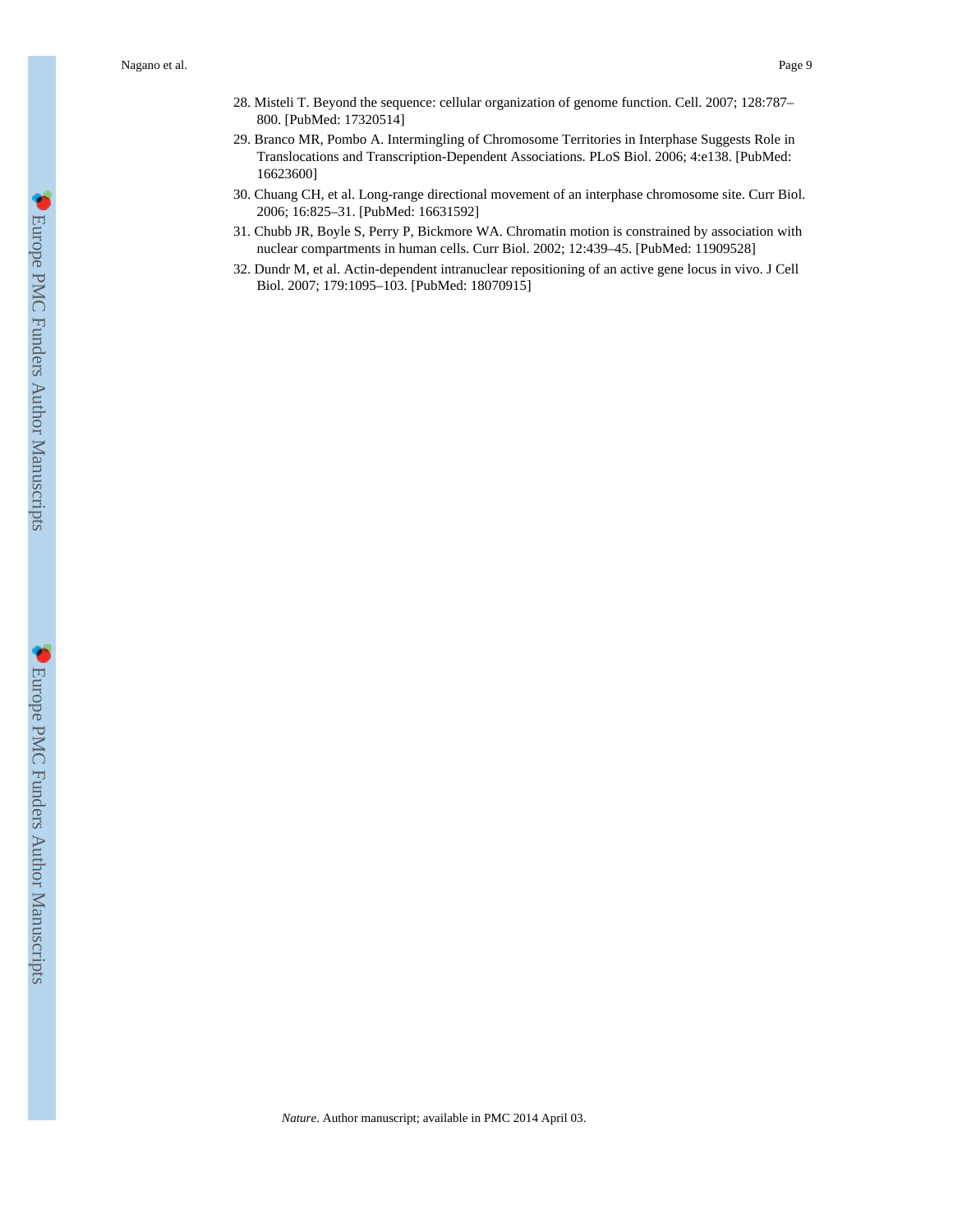

#### **Figure 1. Single cell and ensemble Hi-C**

**a**, Single cell Hi-C method. **b**, Single cell Hi-C heatmap (cell-5), coverage for 10 Mb bins. **c**, Contact enrichment versus genomic distance, from ensemble Hi-C, pool of 60 single cells and 10 individual cells, scaled to normalise sequencing depths. **d**, Normalising by the trends in **c**, intra-chromosomal contact enrichments for 1 Mb square bins, comparing ensemble and pooled single cell Hi-C (Spearman correlation = 0.56). **e**, Intra-chromosomal contact enrichment maps of ensemble and pooled single cell Hi-C, for chromosome 10 (top) and chromosome 2 (bottom), using variable bin sizes.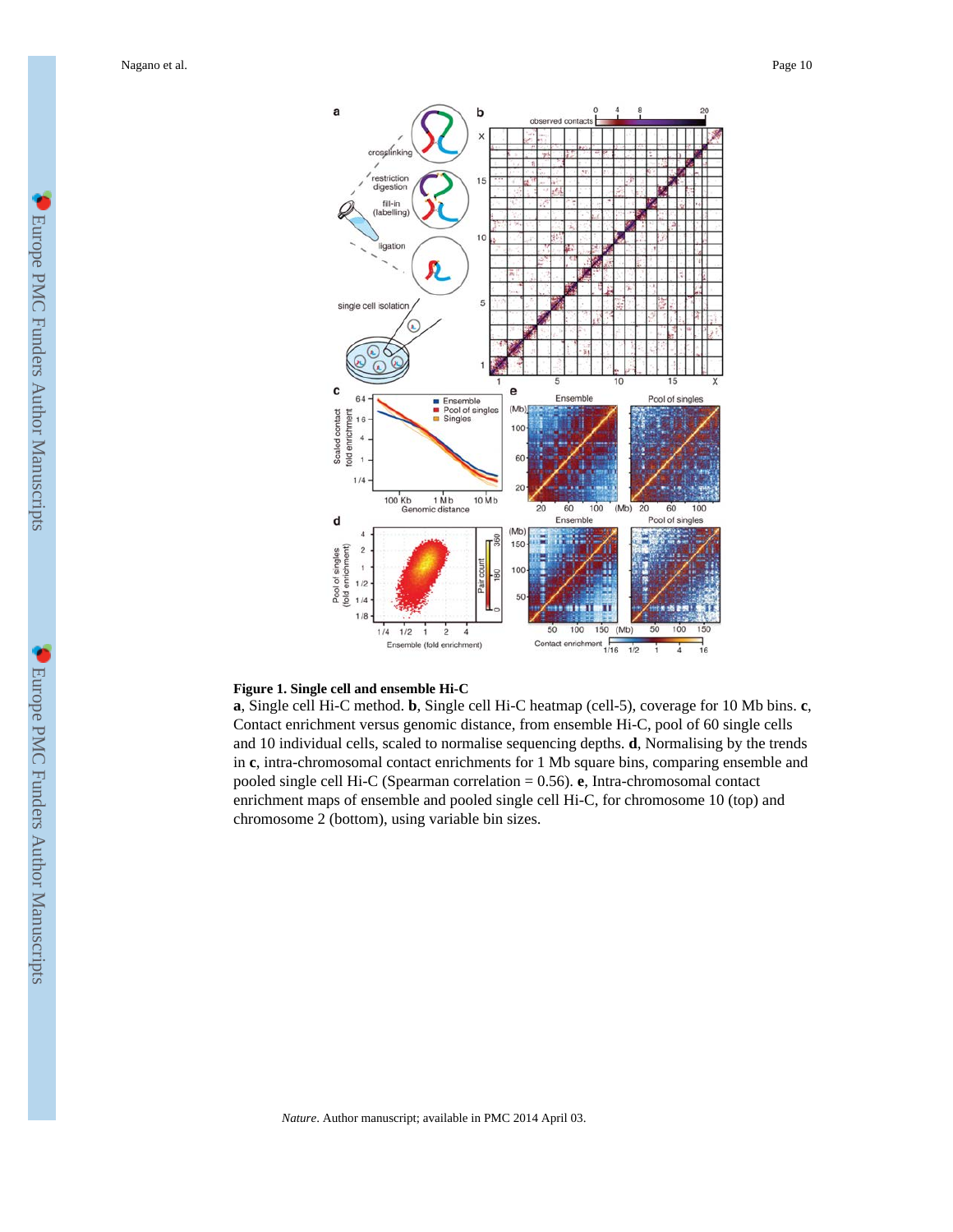

#### **Figure 2. Conserved intra-domain, but not inter-domain structure in single cells**

**a**, Individual intra-chromosomal contacts of 50 Mb region of chromosome 2 up to 3 Mb distance (blue dots), domains (grey). **b**, Ratios between intra-domain and inter-domain contact enrichments over genomic distance. Control is combined trend of 10 single cells calculated by repeatedly shifting the domains randomly. **c**, Distribution of intra-domain contact enrichments per domain from 9 cells (where Bgl II was used) and reshuffled datasets (black bars, standard errors). **d**, Maps of inter-domain contacts intensities for chromosome 2 from individual cells and reshuffled controls using variable bin sizes. **e**, Distribution of percentage of loci with high insulation scores in single vs. reshuffled cells. **f**, For all pairs of single cells, the correlations between inter-domain contact numbers of all pairs of domains within the same chromosome were computed. Shown are the distributions of these correlations in the real and reshuffled cells.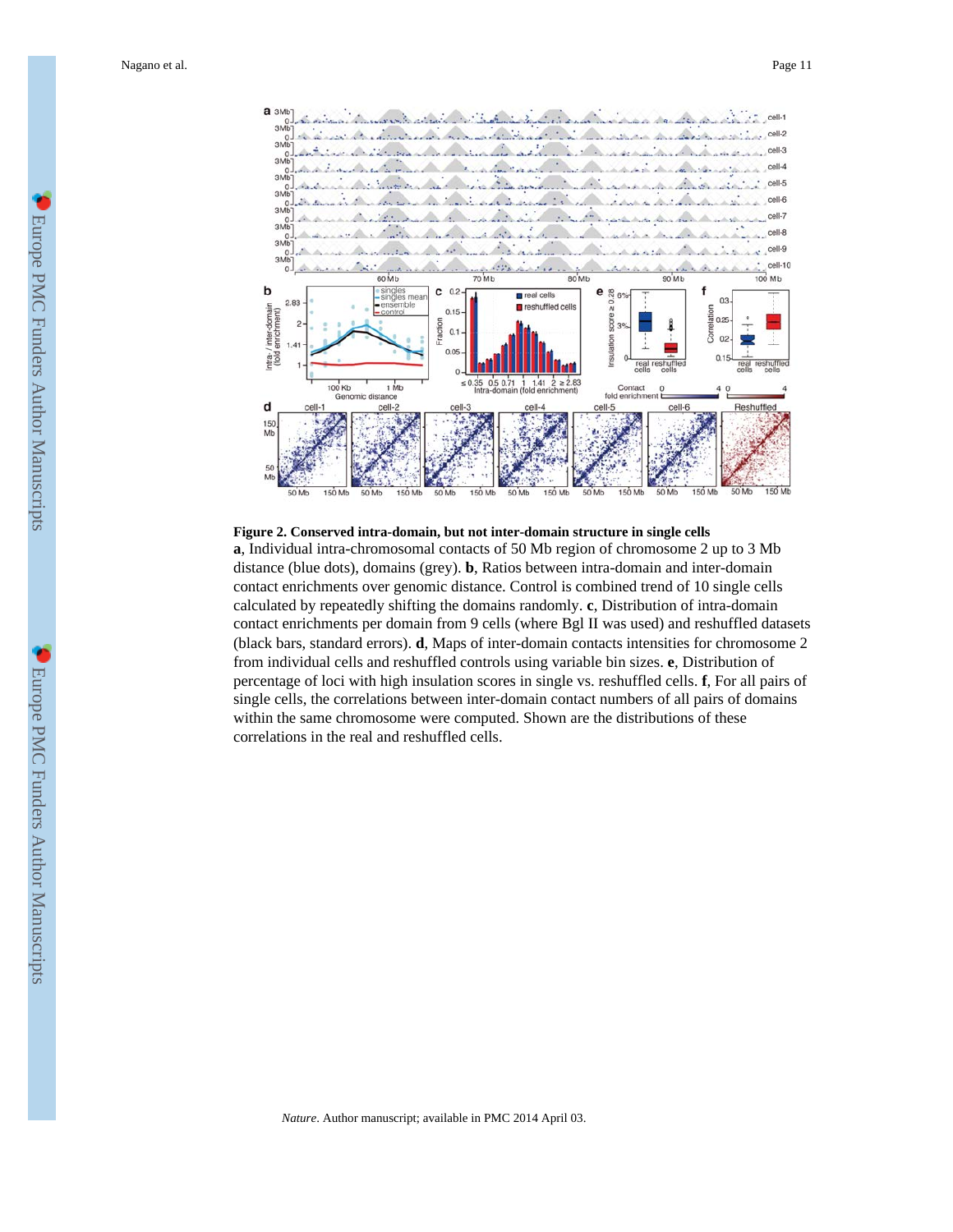

#### **Figure 3. Structural modeling of X chromosomes**

**a**, Distribution of longest diameter of X chromosome paint DNA FISH signals in 62 male Th1 cells (real), 200 structural models calculated for each single cell (cell-1 to -9), 200 structures from combined dataset (cell-1 and -2; comb) and 200 structures from 20 randomised cell-1 datasets (random; 10 calculations per dataset). Whiskers denote minimum and maximum. **b**, Average coordinate root-mean-square deviation (RMSD) values in microns comparing 200 low-resolution structural models for each cell and between cells. **c**, Four surface-rendered models of the X chromosome from cell-1, which are most representative of the data based on hierarchical clustering of pair-wise RMSD values (Supplementary Information). Scale bar,  $1 \mu m$ . **d**, Structural ensembles of the four most representative fine-scale models for cell-1 and cell-6, with four large regions coloured. Scale bar, 1 μm. **e**, Mean structural density rank for 500 kb regions (black) from 6 × 200 fine-scale models from cell-1 to -6. Standard deviation (blue/pink). Abundance of intra-chromosomal restraints (grey, right axis). DNA FISH probes (P1-P5) are indicated. **f**, DNA FISH on Th1 cells. X chromosome paint (green) and specific locus signals (red). **g**, Distribution of DNA FISH distance measurements between signal centres for probes P1 - P5 and edge of the X chromosome territory in Th1 cells ( $n = 114$ , 113, 105, 115, 108 for P1-P5). Whiskers denote 10 and 90 percentiles. **h**, Enrichment of *cis*-, *trans*-contacts and Lamin-B1 associated domains at various depths on the chromosome models relative to null hypothesis of random positions.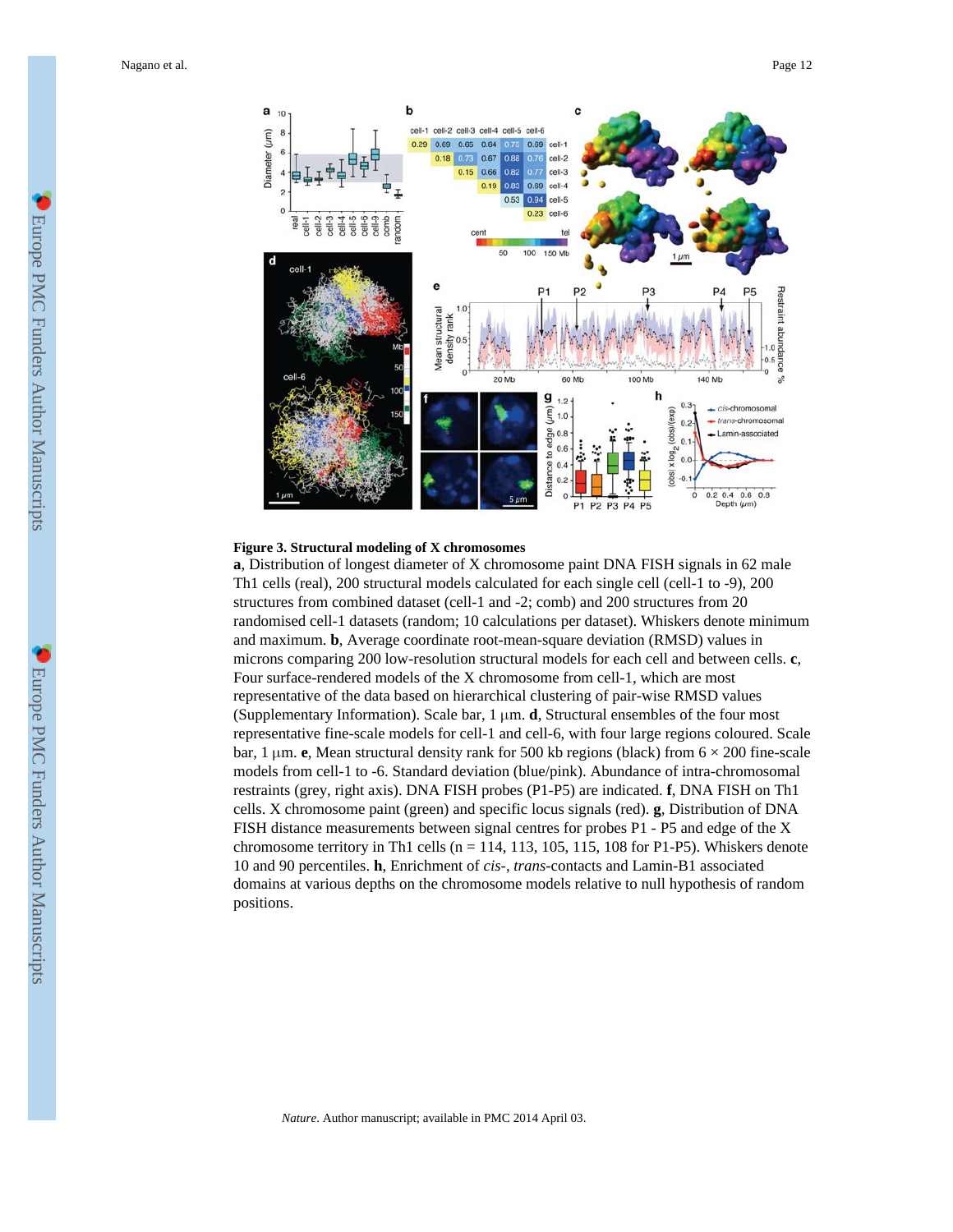

#### **Figure 4. Active domains localise to territory interfaces**

**a**, Distribution of *trans*-chromosomal contact enrichments of each domain averaged across real and reshuffled cells. Reshuffling maintains the number of *cis* and *trans* contacts within each cell and chromosome. **b**, Intra-domain contact enrichment over genomic distance for high vs. low *trans*-chromosomal contacting domains selected independently in each cell, with 95% confidence intervals. **c**, Same sets as in **b** but plotting the enrichment of interdomain contacts. **d**, Distribution of H3K4me3 peak density in domains (number of peaks divided by size), color-coded according to density. **e**, Domains plotted according to number of *trans*- and *cis*-chromosomal (excluding intra-domain) contacts, color coded for H3K4me3 density as in **d**.